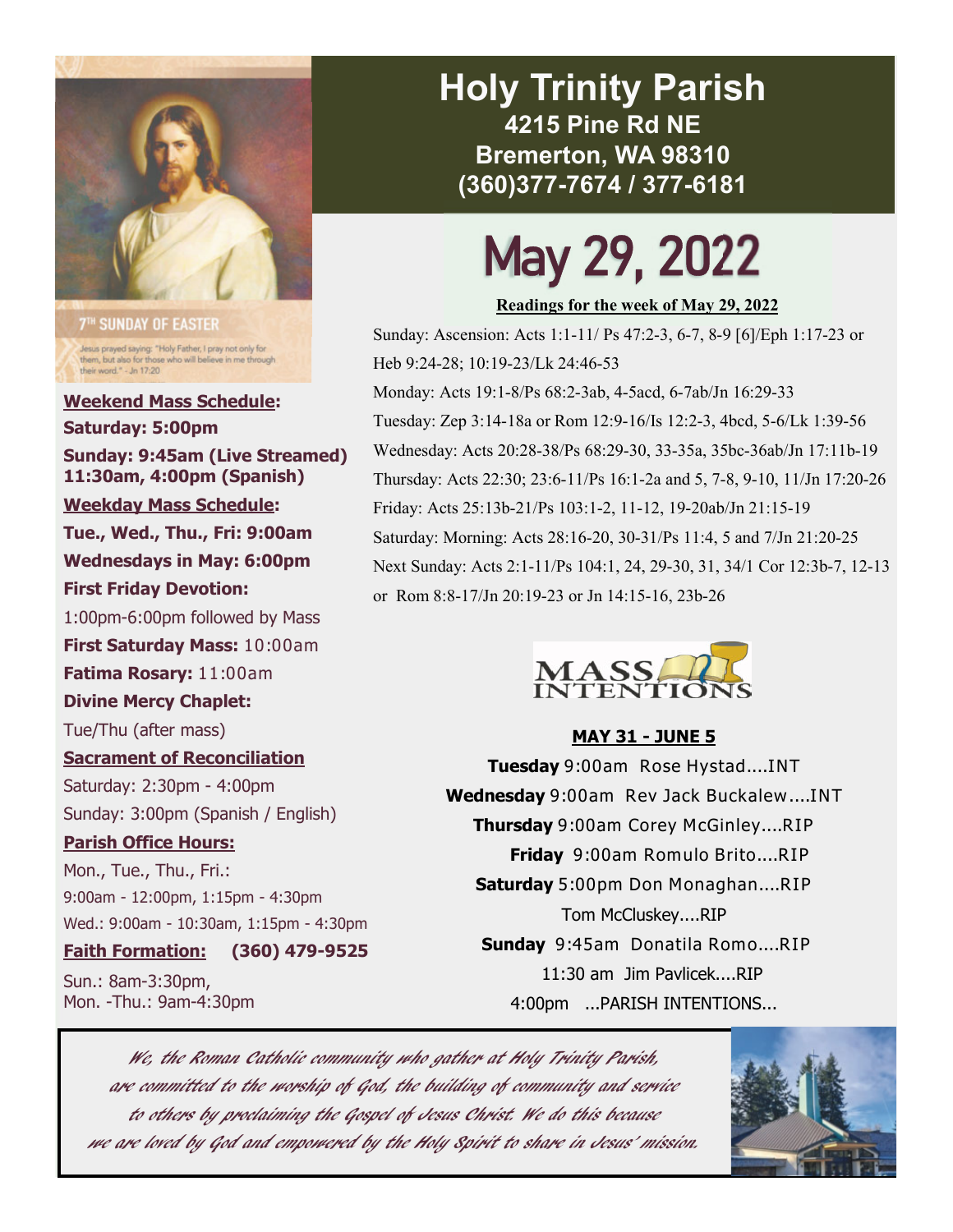| <b>Parish Email: www.holyt.org</b><br><b>Parish Staff</b> |                       |
|-----------------------------------------------------------|-----------------------|
| Pastoral Coordinator: Veronica Kelley Ext. 228            |                       |
| v.kelley@holyt.org                                        |                       |
| <b>Parish Priests:</b>                                    |                       |
| Fr Dwight Lewis                                           | Ext. 225              |
| fatherdwightonfire@holyt.org                              |                       |
| Fr. Jack Buckalew (Part-Time)                             | Ext. 220              |
| Fr David Gese (Part-Time)                                 |                       |
| <b>Deacons:</b>                                           |                       |
| <b>Henry Miner</b>                                        | Henryminer488@aol.com |
| John Amlag                                                |                       |
| 2dcnjohn@gmail.com                                        |                       |
| <b>Administrator: Desiree Olmo</b>                        | Ext. 211              |
| administrator@holyt.org                                   |                       |
| <b>Outreach: Kathy Warcup</b>                             | Ext. 229              |
| outreach@holyt.org                                        |                       |
| <b>Facilities Supervisor: Rick Wessling</b>               |                       |
| <b>Parish Secretaries:</b>                                |                       |
| Karen Holladay                                            | Ext. 210              |
| secretary@holyt.org                                       |                       |
| Diana Brown                                               | Ext. 212              |
| d.brown@holyt.org                                         |                       |
| <b>Faith Formation Staff</b>                              |                       |
| <b>Faith Formation (K-12):</b>                            |                       |
| <b>Marilou Marcotte</b>                                   | Ext. 216              |
| marilou@holyt.org                                         |                       |
| <b>Adult Ministry: Lois May</b>                           | Ext. 217              |
| l.may@holyt.org                                           |                       |
| <b>Secretary: Margie Velez</b>                            | Ext. 215              |
| ffsec@holyt.org                                           |                       |
| Library: Library@holyt.org                                |                       |
| <b>Prayer Chain Requests</b>                              |                       |
| Darlene Paul                                              | (360) 692-9351        |
| <b>Sacrament of the Anointing of the Sick</b>             |                       |

Please call the parish office as soon as possible to arrange for the celebration of this sacrament for those seriously ill or in danger of death.

#### **Funeral/Christian Burial**

Arrangements with Parish Office must be completed before setting a date and time for the service.

#### **Sacrament of Marriage**

Please contact the parish office at least six months in advance of any proposed wedding date to make arrangements for marriage preparation.

#### **BLESSING OF GRADUATING SENIORS**

All graduating seniors are invited to attend the 11:30 Mass on Sunday, June 5, to receive a special blessing. Congratulations on all your efforts throughout the years to get to this point. We are proud of you! Please call the Faith Formation office to RSVP.

### **COLLECTION REPORT FISCAL YEAR JULY 2021 TO JULY 2022**

| Collection needed per Sunday\$ 13,269.23 |
|------------------------------------------|
| Collection 5/14 - 5/16/2022\$ 10,272.00  |
| Yearly Budget \$690,000.00               |
| Year-To-Date Collection\$679,165.86      |
|                                          |
|                                          |
|                                          |



| Mon. | Parish Offices <b>CLOSED</b>                          |
|------|-------------------------------------------------------|
|      | <b>Thu.</b> 6:00pm Confirmation Mass                  |
|      | <b>Fri.</b> 1-6pm First Friday Devotions NO MASS      |
|      | Sat. 11:00am Fatima Rosary                            |
|      | <b>Sun.</b> 11:30am Blessing of High School Graduates |



Join us for our Corpus Christi celebration on Sunday, June 19 at 11:30am We will begin with a procession and prayers followed by a Mass in several languages. A Multi-Cultural Event with a variety of Ethnic Food, Fun & Entertainment is planned for 2:30-6:00pm.



*Parish Book of Intentions* 

**THOSE WHO ARE SICK:** Barbara Bacon, Barbara Rinehardt, Bernie, Marical & Regino Delen, Carol Mayo, Dale Wilbur, Danita Geyer, Delores Martinez, Donald Martir, George Serleg, Graciela Barrientos, Johnny Lizama, Larry Rogers, Linda Apolista, Lorena Battiete, Melba Green, Nancy Koch, Patrocinio Pantig, Samuel R. Chacon, Sonia & Steve Pickering, Tom Nealon.

**THOSE WHO HAVE DIED:** Bill Blazer, Carolyn Rico, Karime Ceron, Ofelia Gonzales, Pablo Gonsalez, Patricia Camacho, Renato Jocson.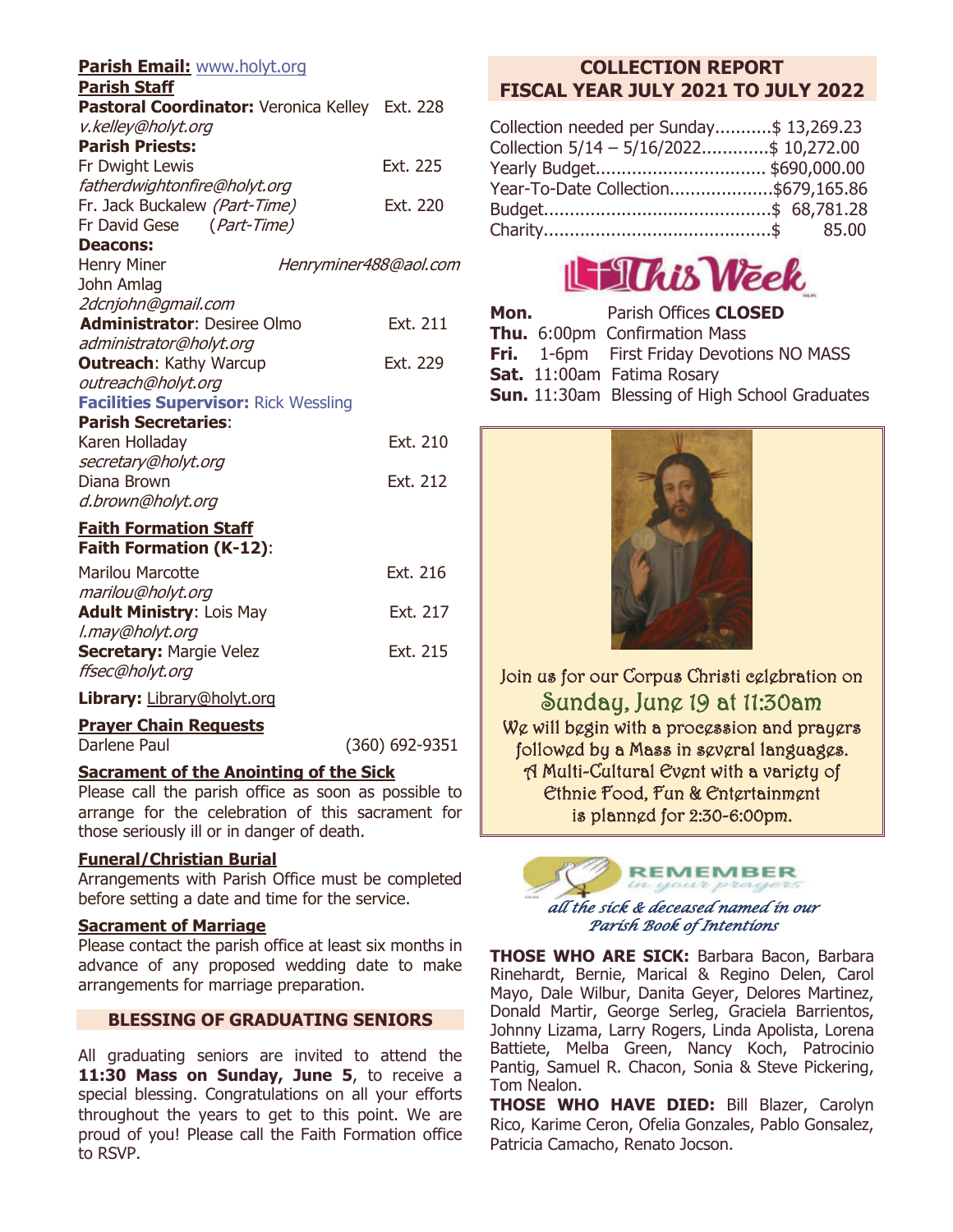

 There are many ways God calls us to do His good works. For He has entrusted us with our individual talents to help build up His Kingdom. Your talent is God's gift



to you. How will you use it for Him to carry out the mission of the Church?

 Loosing a loved one is a very difficult time in our lives. We would like to help families during their time of grief by bringing back the **Friendship Gatherings**. In order to fulfill this important ministry we are in need of volunteers. Please prayerfully consider how you can assist our Guild in this mission. Please contact the parish office for more information or to volunteer. God Bless!



Join Fr Dwight Lewis as he celebrates 11 years of priestly ordination. Sunday, June 12, 1:00pm



#### **GOSPEL MEDITATION - 7th Sunday of Easter**

 Unity and diversity can exist together. Our western minds have a grave difficulty seeing unity without conformity. We tend to believe that unless everyone believes the same thing, assents to the same body of truths, styles, and opinions, unity is not possible. Jesus, in today's Gospel, expresses a tenderness and an intimacy that the disciples actually can witness. This same tenderness and love are also reflected in his desire for unity and oneness. Jesus passionately wants all to be one. It is very clear that the success of Jesus' mission and the advance of the Gospel rises or falls with whether this unity is achieved. And it is a unity that is achieved around a person and not particulars.

 Our church is extremely divided. These divisions all center on various theologies, philosophies, structures, and styles. We allow these particular concerns and interpretations, valid as many can be, to drive wedges between us and put us at odds with each other. They enrage us and cause us to lash out at other members of the Body of Christ. Differences are bound to exist in any group. We are unique and diverse people. Staunchly clinging to particular agendas and ideologies while waving the "we're right, you're wrong" banner as we forge ahead in battle does little to advance the real mission of Christ. We are perceived as weak, fractioned, self-focused and serving, and lacking empathy and love. How can the work of salvation be accomplished like this? We sacrifice our credibility. For what?

 "I am the Alpha and the Omega, the first and the last, the beginning and the end." These words describe exactly who the glorified Christ really is. Jesus wants us to see this glory! Believe this! This is the unifying principle that draws the Body of Christ together as one, not our particular preferences of worship! We give too much power to our preferences, and all too easily forget that the real mission of Christ is much more than that! If we can work at truly loving each other as members of Christ's Body despite the differences that can so quickly divide us, then maybe we'll be a bit more convincing to those who do not believe. The Risen Christ comes to us through the Eucharist. It doesn't matter where or how. Gather wherever you can and receive. We cannot substitute Jesus'

passion with our own. **We are one.** *©LPi*